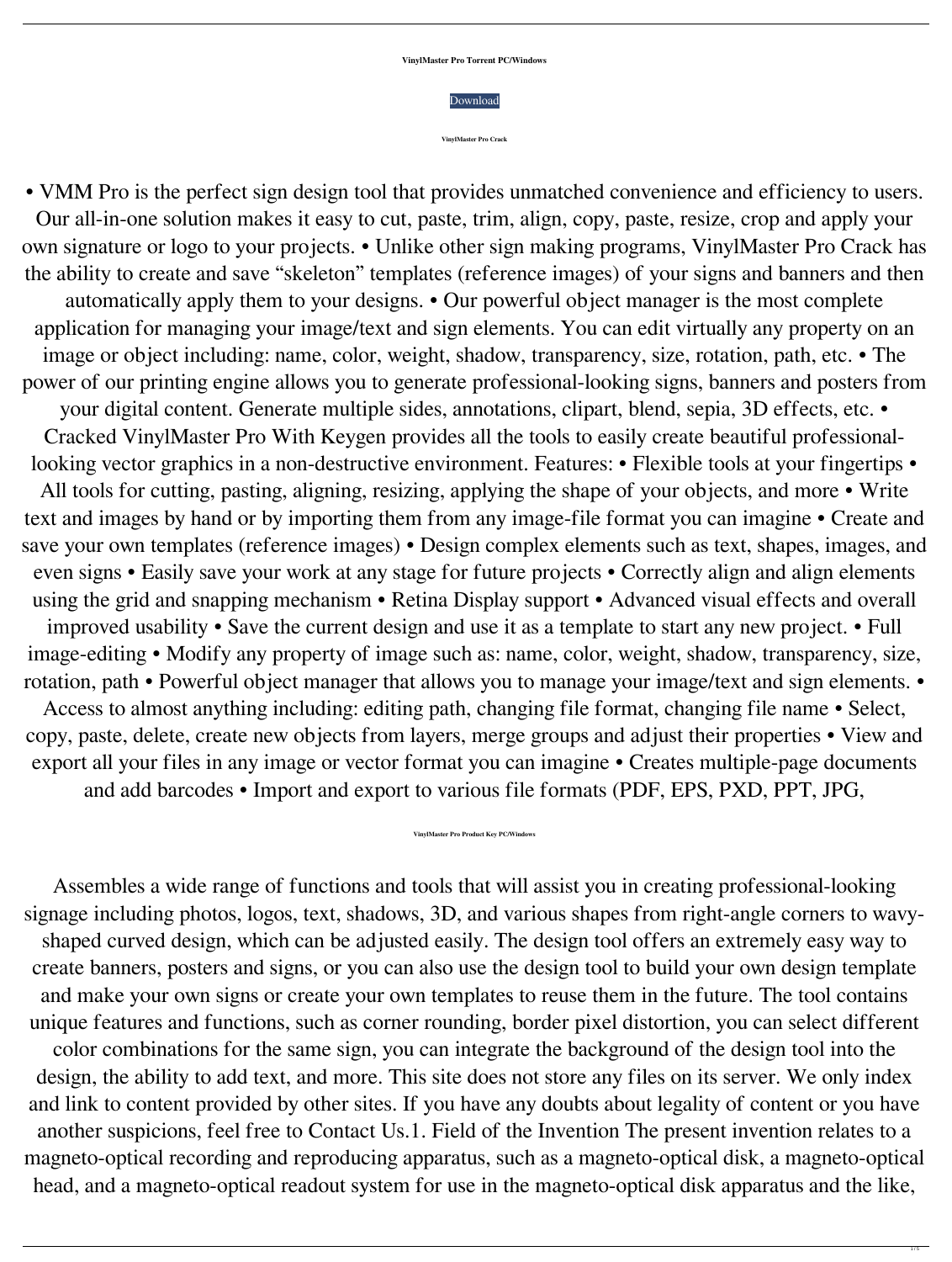which are used in connection with a magneto-optical disk which forms signals by using the laser beam while the disk is rotated at a relatively high speed. 2. Description of the Prior Art The magneto-optical recording and reproducing apparatus may be roughly classified into the optical type and the optical magnetic type in accordance with their employment of laser beam. The laser beam of the optical type magneto-optical recording and reproducing apparatus is focused on a recording layer of a magnetooptical disk such as a magno-optical disk. At this time, a signal is read out from the recording layer through the process of causing the Kerr effect, Faraday effect, or some other magneto-optical effect to occur in the recording layer while applying a laser beam to the same at a power level from "0" to "n.sub.0 " while controlling the laser beam from the outside of the disk. Meanwhile, the laser beam of the optical magnetic type magneto-optical recording and reproducing apparatus is focused on the magnetic layer of a magneto-optical disk such as a magno-optical disk. At this time, a a69d392a70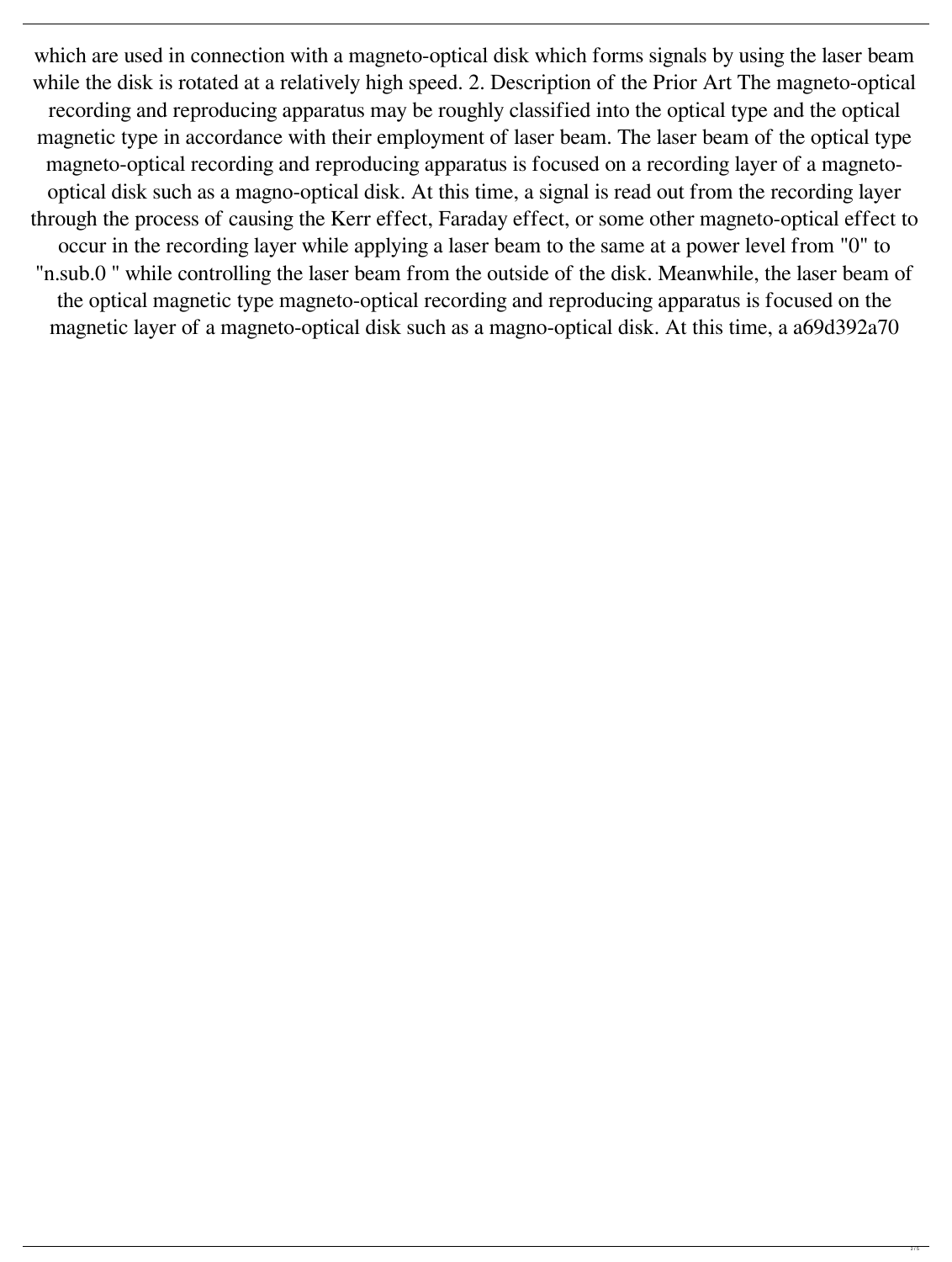A vinyl Sign Manufacturer software that allows you to design vinyl signs from scratch, based on templates or on the design you've already created. Key Features: - Design - Layout - Cut and Fold - Color / Gradient Charts - Slide Print - Upload to Website - Professional Sign - Circle Array - Step and Repeat - Color Matching - Stencils - Animation - Graphics - Property Inspector - Property Tree - Cut to Size - Color Picker - Measurement - Cut Patterns - Pattern Manager - File Transport - Font Manager - Screen Saver - Web Listener - Draggable - Create Sign - Design Gallery VinylMasterPro is a powerful software sign generator. It allows you to create your own vinyl sign quickly and easily. We start with a highly customizable template, which can include an editable shape to cut out a specific size. You can choose your own colors. Every size can be designed for high or low gloss. You can also include borders, tints or a logo. The design can be cut, folded or cut to shape. It can then be exported to a vinyl sign or a PDF, then loaded into any typical sign printer. With VinylMasterPro you can easily and quickly design your own vinyl sign. Vinyl Master Pro is a product of Sign Studio, the leading manufacturer of custom vinyl sign products in the industry. Thursday, March 9, 2012 Golf Master Pro 2.1 Overview: Golf Master Pro 2.1 is a comprehensive system software for managing all aspects of your golf game from virtual courses to online course management. GUP 2.1 boasts over 14,000 courses from more than 12,000 golf clubs. This is the first version of Golf Master Pro that includes 3D tracking with the course tracking system. Improvements to the customizable course page and the online course management tools makes it easy to post all your course data to the internet. Key Features: -- All the features -- 3D Tracking - 3D course tracking is made possible with the ultra-accurate 3D tracking system from C&G Systems. 3D tracking offers users the ability to measure yardage, every field, every range, every tee box, etc with extreme accuracy. The 3D tracking system is also able to track elevation changes that are a vital aspect of building virtual golf courses. -- Customizable Course Pages -- The ability to

**What's New in the?**

Vinyl Master Pro is a fully featured and intuitive program for vinyl sign printing, vinyl sign graphics, vinyl decal printing, and vinyl lettering. Vinyl Master Pro's easy to use interface allows you to quickly create custom graphics. From there, you can print your design, or send it to any size print shop for printing in high gloss vinyl and pressed into vinyl decals. This professional software offers you tools and features to make designing with vinyl a snap and truly enjoy the process. Key Features: Intuitive user interface makes it easy to select your vinyl. Create large or small vinyl signs and decals, and let vinyl finish do the hard work. Use more than just black or gray vinyl. Create custom vinyl by using different colors. Let professional vinyl finishing do the work for you. Send your design to any vinyl finishing shop for finishing. Load large graphics from your CD/DVD, or send them as a file. Create any shape with a simple and intuitive drawing tool. Use a variety of fonts and text styles to create professional-looking graphics. Vinyl Master Pro Key Features: Intuitive user interface and easy to use. Create custom vinyl graphics. Create large or small vinyl graphics and decals. Use any vinyl finish colors (black, gray, color) to create custom graphics. Load vinyl graphics from your CD/DVD, or create from a file. Create custom graphics for vinyl finishing. Create any shape. Use any font and text styles. Vinyl Master Pro is designed for vinyl sign printing, vinyl sign graphics, and vinyl decal printing. It is fully integrated into a universal sign and graphics marketplace, and uses that to offer hundreds of vinyl designs in the software, all of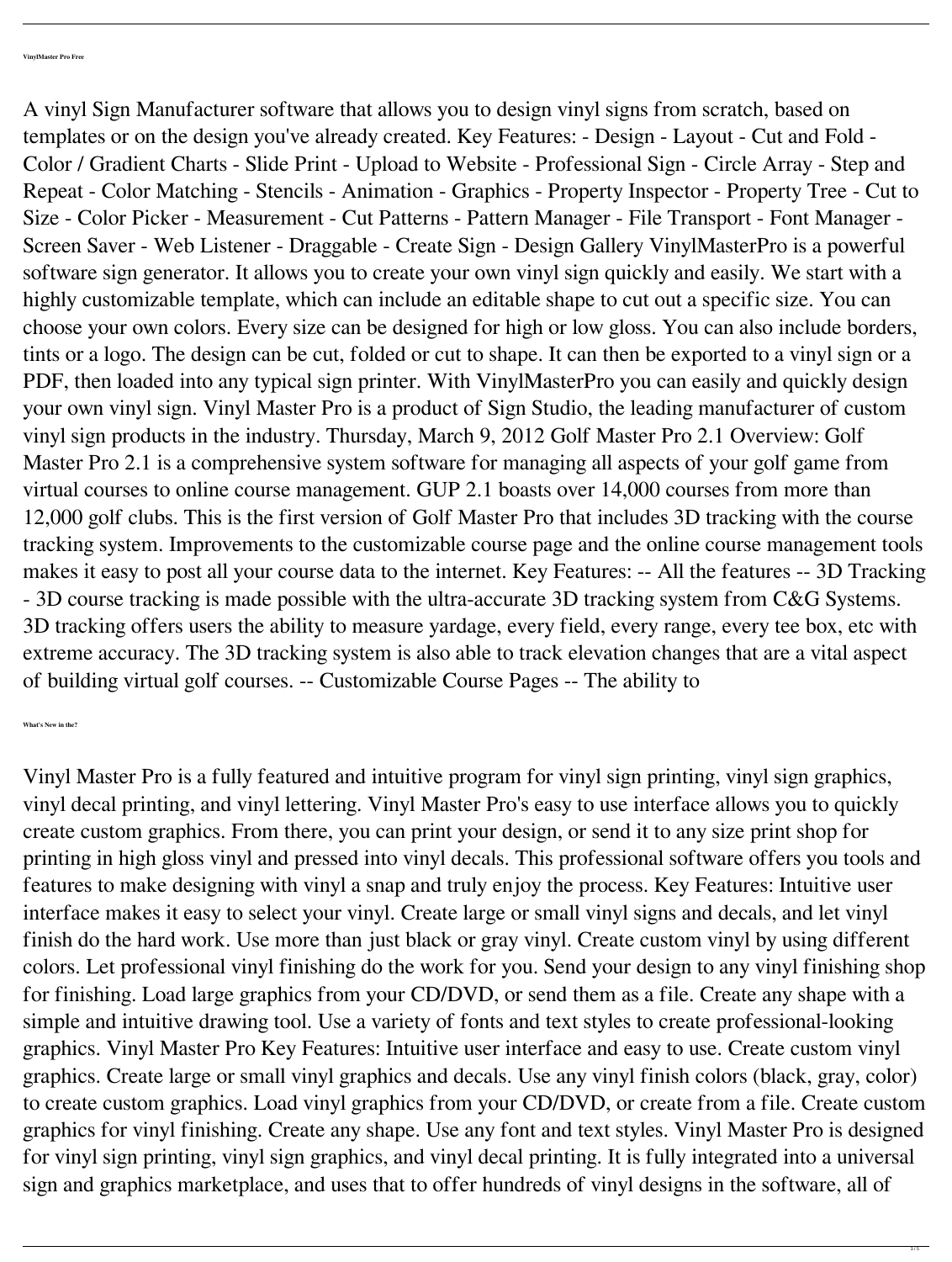which are completely free. You can have no other software that can do the same. Vinyl Master Pro comes with many features such as: - Over 500+ vinyl design templates - Large collection of professionally designed vinyl templates with free shipping. - Create custom vinyl graphics with text and images. - An easy to use and navigate user interface. - A wide range of fonts and text styles with over 500+ fonts. - Cut vinyl graphics and vinyl lettering. - Offers quick and easy solutions for your vinyl graphics and vinyl sign printing needs. - Vibrant, eye-catching designs to match your projects. - Optimized workflow and performance. -